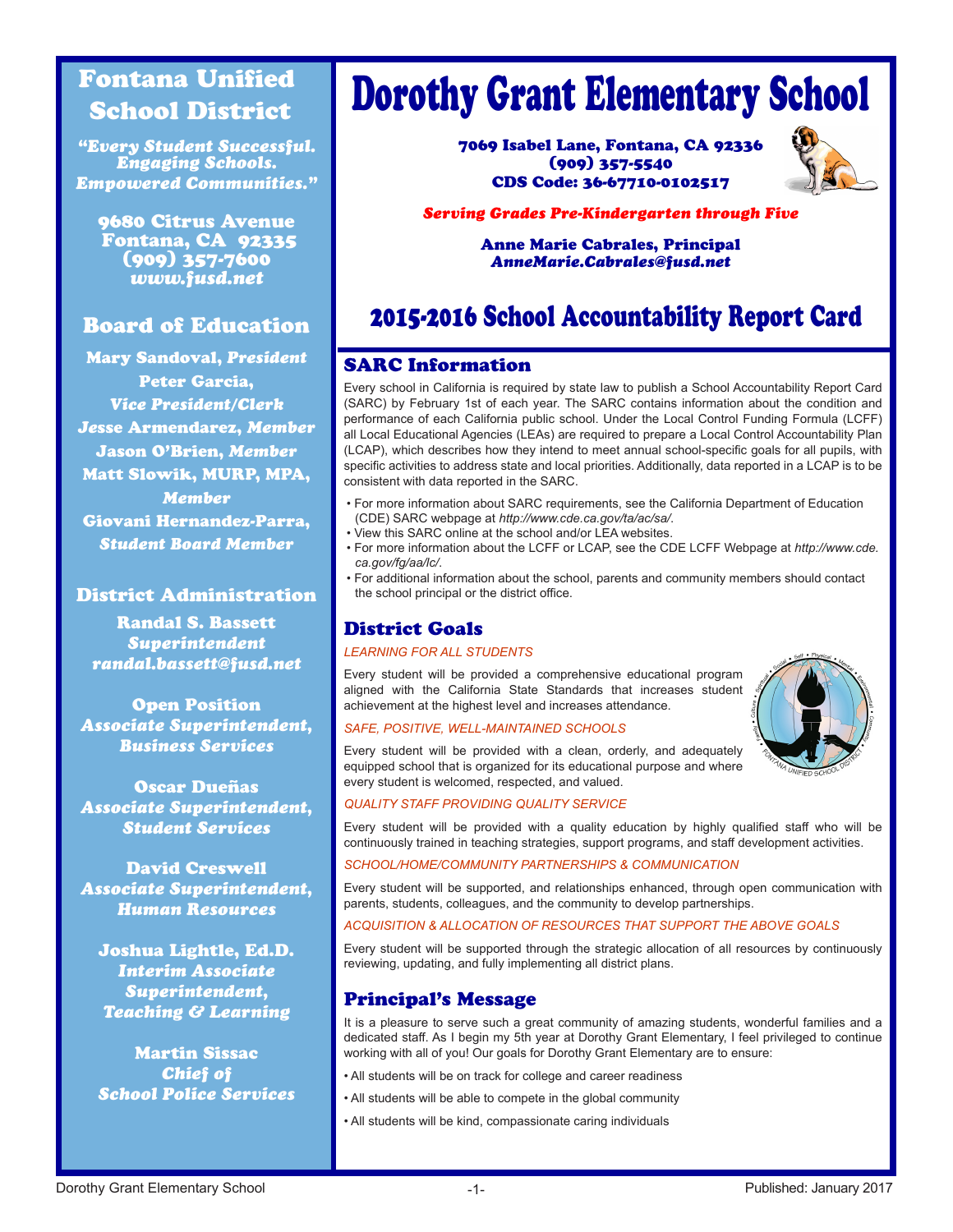These goals for our students at Dorothy Grant Elementary require a great commitment on the part of all key stakeholders. Parents, teachers, staff, our counselor, and I must support students daily and work collaboratively to ensure student success. Please work with us on the following:

- Demonstrate high expectations for academics, attendance, character and performance for your child daily
- Hold regular conversations with your child and your child's teacher about learning goals. Don't wait to have conversations about how to enrich their academics, character or interventions as needed
- Check homework, classwork and activities for your child's best work on a daily basis-- learning excellence begins at home and is built upon at school
- Hold daily conversations utilizing a rich vocabulary with your child- learn new words and make learning language a daily habit
- Talk to your child about being a great citizen and being kind to others. Stand up for what is right in the world. We have zero tolerance for bullying!
- As adults, it is important that we model appropriate behavior when on school grounds or when conflict occurs-- your child is watching every move you make!
- Be an active participant at school at Dorothy Grant. We are home of the volunteers! Sign up to volunteer in the classroom, on the PTA/ SSC/ELAC, and get to know your child's teacher and his/her friends
- Utilize online resources the school provides such as Lexia, Starfall, Mobymax, Discovery Education and Ten Marks for learning at home (see your child's teacher for passwords).

We look forward to working with you! Please check the calendar for upcoming events, check the Dorothy Grant PTA website, Dorothy Grant PTA Facebook page, and upcoming Dorothy Grant PTA Instagram site. Stay in the know!

# School Profile (School Year 2016-17)

Dorothy Grant Elementary School opened its doors in August 2004 and was named after a prominent, nationally renowned civil rights leader who passed away in April 2013. It is a community school located in the middle of a residential neighborhood where most students walk to school. A state preschool program is on campus and open to eligible 3-5 year olds; the preschool program offers a child-centered curriculum focusing on physical, cognitive and social-emotional growth and requires parents to help out in classes.

Dorothy Grant Elementary School proudly earned the California Department of Education's 2013 Title I Academic Achievement Award and is a California Distinguished School. This prestigious honor is a reflection of the school's system of support for all students at all learning levels. Innovative intervention strategies and differentiated instruction greatly impacted schoolwide student performance to meet state and federal standards of excellence.

The use of technology is strongly emphasized throughout the curriculum and used as a tool to enhance class lessons. Each teacher has a laptop and LCD projector to expand instructional resources beyond the traditional textbook. Dorothy Grant Elementary utilizes the Response to Intervention Model to ensure that all students are learning and that differentiated instruction takes place within each student's grade level and learning level.

# School Enrollment (School Year 2015-16)

Dorothy Grant Elementary School follows a modified, traditional schedule. In the 2015-16 school year, the school served 682 students in kindergarten through fifth grade. The charts display student enrollment broken down by grade and student group.

| <b>Enrollment Trend by Grade Level</b> |         |                 |     |  |  |  |  |  |  |
|----------------------------------------|---------|-----------------|-----|--|--|--|--|--|--|
|                                        | 2013-14 | 2014-15 2015-16 |     |  |  |  |  |  |  |
| Κ                                      | 138     | 141             | 103 |  |  |  |  |  |  |
| 1st                                    | 124     | 117             | 119 |  |  |  |  |  |  |
| 2nd                                    | 118     | 120             | 114 |  |  |  |  |  |  |
| 3rd                                    | 93      | 126             | 117 |  |  |  |  |  |  |
| 4th                                    | 135     | 102             | 123 |  |  |  |  |  |  |
| 5th                                    | 95      | 133             | 106 |  |  |  |  |  |  |

| <b>Enrollment by Student Group</b>  |            |  |  |  |  |  |  |  |  |
|-------------------------------------|------------|--|--|--|--|--|--|--|--|
| 2015-16                             |            |  |  |  |  |  |  |  |  |
|                                     | Percentage |  |  |  |  |  |  |  |  |
| <b>Black or African American</b>    | 97%        |  |  |  |  |  |  |  |  |
| American Indian or Alaska Native    | $0.1\%$    |  |  |  |  |  |  |  |  |
| Asian                               | $3.4\%$    |  |  |  |  |  |  |  |  |
| Filipino                            | 2.5%       |  |  |  |  |  |  |  |  |
| Hispanic or Latino                  | 72.3%      |  |  |  |  |  |  |  |  |
| Native Hawaiian or Pacific Islander | $0.4\%$    |  |  |  |  |  |  |  |  |
| White                               | 7.0%       |  |  |  |  |  |  |  |  |
| Two or More Races                   | 4.5%       |  |  |  |  |  |  |  |  |
| <b>EL Students</b>                  | 27.7%      |  |  |  |  |  |  |  |  |
| Socioeconomically Disadvantaged     | 71.1%      |  |  |  |  |  |  |  |  |
| <b>Students with Disabilities</b>   | 11.3%      |  |  |  |  |  |  |  |  |
| Foster Youth                        | $0.7\%$    |  |  |  |  |  |  |  |  |

# A. Conditions of Learning

# State Priority: Basic

The SARC provides the following information relevant to the Basic State Priority (Priority 1):

- Degree to which teachers are appropriately assigned and fully credentialed in the subject area and for the pupils they are teaching;
- Pupils have access to standards-aligned instructional materials; and
- School facilities are maintained in good repair.

#### Teacher Assignment

The district recruits and employs qualified credentialed teachers. This chart shows information about teacher credentials.

| <b>Teacher Credential Status</b>                                                |       |               |       |       |  |  |  |  |  |
|---------------------------------------------------------------------------------|-------|---------------|-------|-------|--|--|--|--|--|
|                                                                                 |       | <b>School</b> |       |       |  |  |  |  |  |
|                                                                                 | 14-15 | $15 - 16$     | 16-17 | 16-17 |  |  |  |  |  |
| <b>Fully Credentialed</b>                                                       | 23    | 26            | 25    | 1544  |  |  |  |  |  |
| <b>Without Full Credentials</b>                                                 |       | O             | 0     | 16    |  |  |  |  |  |
| <b>Teaching Outside Subject</b><br>Area of Competence (with full<br>credential) |       |               | 0     | O     |  |  |  |  |  |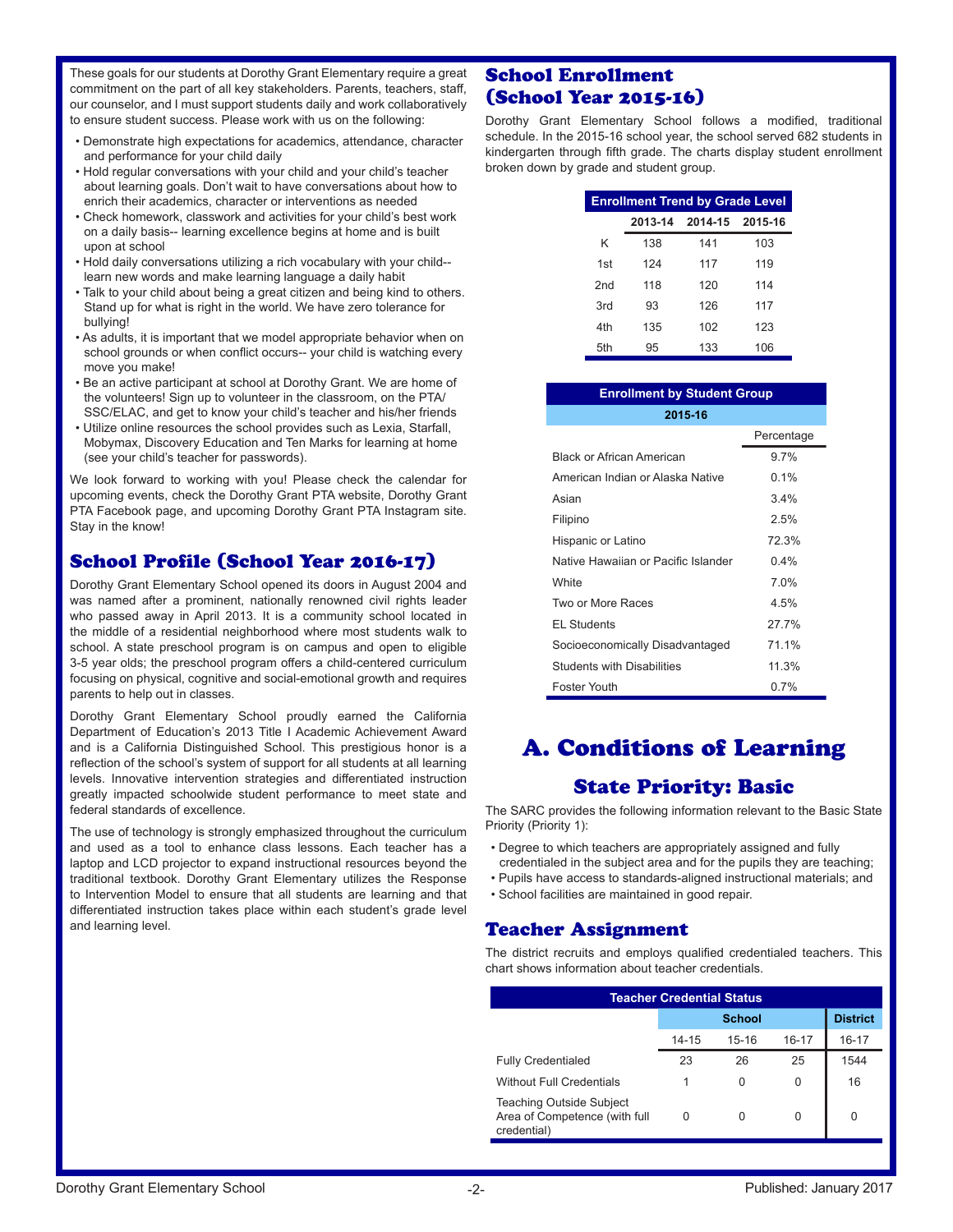Misassignments refers to the number of positions filled by teachers who lack legal authorization to teach that grade level, subject area, student group, etc. Teacher vacancies reflect the number of positions to which a single designated certificated employee has not been assigned at the beginning of the year for an entire semester or year.

| <b>Misassignments/Vacancies</b>                |          |             |                  |  |  |  |  |  |  |
|------------------------------------------------|----------|-------------|------------------|--|--|--|--|--|--|
|                                                |          | 14-15 15-16 | 16-17            |  |  |  |  |  |  |
| Misassignments of Teachers of English Learners | 0        | 0           | $\left( \right)$ |  |  |  |  |  |  |
| Misassignments of Teachers (other)             | $\Omega$ | $\Omega$    | $\Omega$         |  |  |  |  |  |  |
| <b>Total Misassignments of Teachers</b>        | 0        | 0           |                  |  |  |  |  |  |  |
| Vacant Teacher Positions                       | O        |             |                  |  |  |  |  |  |  |

# Highly Qualified Teachers (School Year 2015-16)

The Federal No Child Left Behind Act requires that all teachers in core subject areas meet certain requirements in order to be considered as "Highly Qualified". Minimum qualifications include: possession of a Bachelor's Degree, possession of an appropriate California teaching credential, and demonstrated competence in core academic subjects. For more information, see the CDE Improving Teacher and Principal Quality Web page at: *http://www.cde.ca.gov/nclb/sr/tq/.*

*Note: High-poverty schools have student eligibility of approximately 40 percent or more in the free and reduced price meals program. Low-poverty schools have student eligibility of approximately 39 percent or less.*

| <b>Highly Qualified Teachers</b> |                                                                                                              |                                                                                                           |  |  |  |  |  |  |
|----------------------------------|--------------------------------------------------------------------------------------------------------------|-----------------------------------------------------------------------------------------------------------|--|--|--|--|--|--|
|                                  | % of Core<br>Academic<br><b>Courses</b><br><b>Taught</b><br><b>By Highly</b><br>Qualified<br><b>Teachers</b> | % of Core<br>Academic<br><b>Courses</b><br><b>Taught By</b><br>Non-Highly<br>Qualified<br><b>Teachers</b> |  |  |  |  |  |  |
| School                           | 100.0%                                                                                                       | $0.0\%$                                                                                                   |  |  |  |  |  |  |
| All Schools in District          | 99.5%                                                                                                        | 0.5%                                                                                                      |  |  |  |  |  |  |
| High-Poverty Schools in District | 99.5%                                                                                                        | 0.5%                                                                                                      |  |  |  |  |  |  |
| Low-Poverty Schools in District  | N/A                                                                                                          | N/A                                                                                                       |  |  |  |  |  |  |

# Instructional Materials (School Year 2016-17)

Fontana Unified School District held a public hearing on September 14, 2016, and determined that each school within the district had sufficient and good quality textbooks, instructional materials, foreign language materials, or science lab equipment pursuant to the settlement of *Williams vs. the State of California*.

All students, including English learners, are given their own individual standards-aligned textbooks or instructional materials, or both, in core subjects, Foreign Languages, Health, and Visual and Performing Arts, for use in the classroom and to take home. Textbooks and supplementary materials are adopted according to a cycle developed by the California Department of Education, making the textbooks used in the school the most current available. Materials approved for use by the state are reviewed by all teachers and a recommendation is made to the School Board by a selection committee composed of teachers and administrators. All recommended materials are available for parent examination at the district office prior to adoption.

The table displays information collected in October 2016 about the quality, currency, and availability of the standards-aligned textbooks and other instructional materials used at the school.

| <b>District-Adopted Textbooks</b> |                                                           |                                     |                  |                         |                                                            |           |  |  |  |
|-----------------------------------|-----------------------------------------------------------|-------------------------------------|------------------|-------------------------|------------------------------------------------------------|-----------|--|--|--|
| Grade<br>Levels                   | <b>Subject</b>                                            | <b>Title</b>                        | <b>Publisher</b> | <b>Adoption</b><br>Year | <b>From Most</b><br><b>Recent State</b><br><b>Adoption</b> | % Lacking |  |  |  |
| TK                                | English/Language Arts,<br>English Language<br>Development | World of Wonders                    | McGraw Hill      | 2016                    | Yes                                                        | $0.0\%$   |  |  |  |
| $K-5$                             | English/Language Arts,<br>English Language<br>Development | <b>Reading Wonders</b>              | McGraw-Hill      | 2016                    | Yes                                                        | $0.0\%$   |  |  |  |
| $TK-5$                            | <b>Mathematics</b>                                        | My Math                             | McGraw Hill      | 2015                    | Yes                                                        | $0.0\%$   |  |  |  |
| $TK-5$                            | Science                                                   | California Science                  | Houghton Mifflin | 2007                    | Yes                                                        | $0.0\%$   |  |  |  |
| $TK-5$                            | Social Science/History                                    | California Social<br><b>Studies</b> | Houghton Mifflin | 2006                    | Yes                                                        | $0.0\%$   |  |  |  |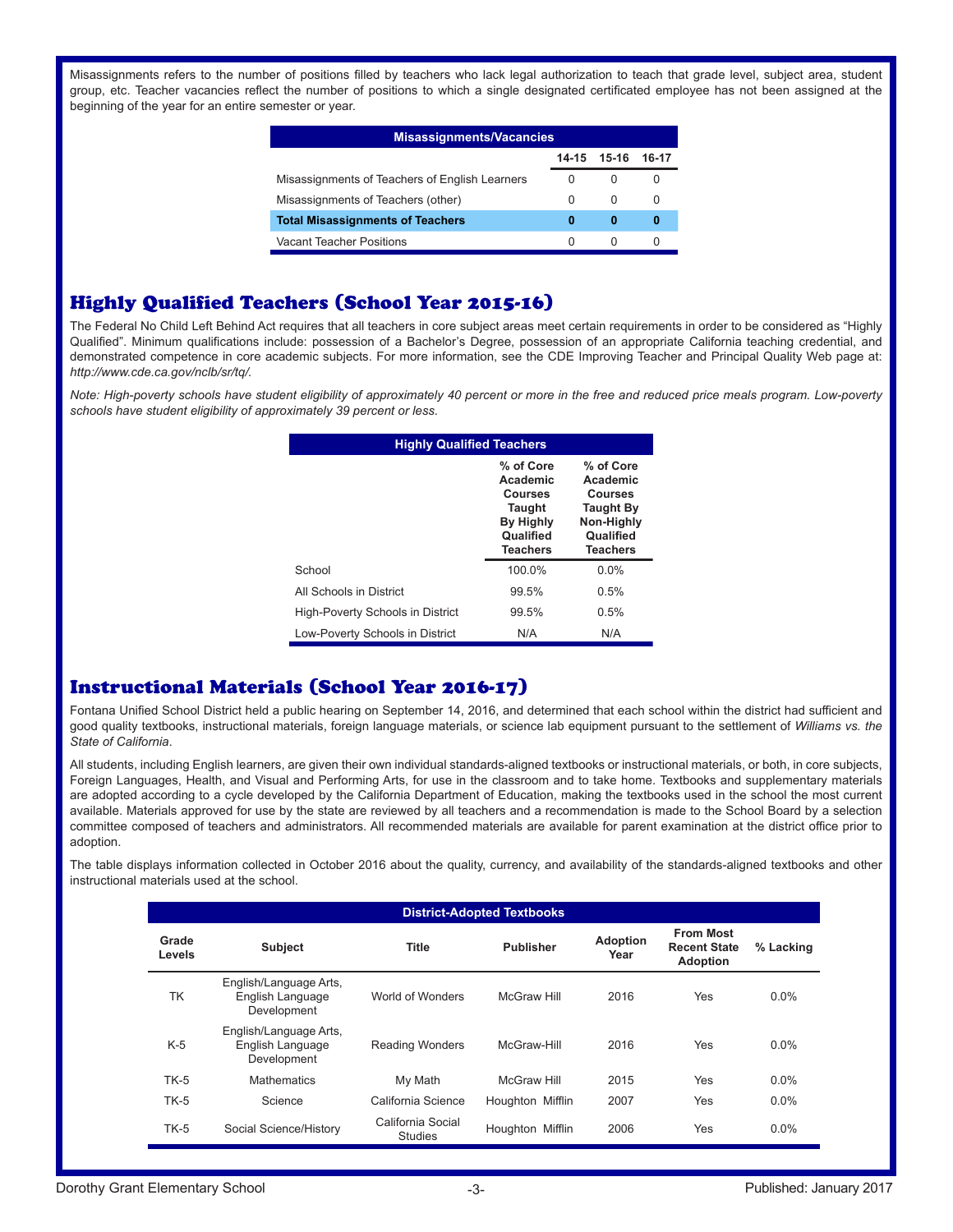# School Facilities (School Year 2016-17)

Dorothy Grant Elementary School provides a clean, safe, and functional environment for learning through proper facilities maintenance and campus supervision. Built in 2004, the school sits on 10 acres and includes a library, a staff lounge, 28 permanent classrooms, three portable classrooms, a computer lab, a teacher's workroom, an enrichment room, a RSP room, a Speech Therapy room and a cafeteria/multipurpose room with a stage area. The school's garden, featuring a beautiful waterfall, is fully cared for by the students.

Ongoing maintenance by site custodians and district trade specialists ensures facilities remain up-to-date and provide adequate space for students and staff. The district's maintenance department inspects facilities and operating systems at

Dorothy Grant Elementary School at least twice a year. A formal inspection report is prepared annually in accordance with Education Code §17592.72(c)(1). Fontana Unified School District uses the Facilities Inspection Tool developed by the California Office of Public School Construction to assess current conditions of the campus and identify facilities improvement needs. The chart displays the results of the most recent facilities inspection at the school. Facilities information was collected in October 2016.

| <b>School Facility Conditions</b>                              |      |                                                   |      |                                                                                                                                                                                                                                                                       |  |  |  |  |  |  |
|----------------------------------------------------------------|------|---------------------------------------------------|------|-----------------------------------------------------------------------------------------------------------------------------------------------------------------------------------------------------------------------------------------------------------------------|--|--|--|--|--|--|
| Date of Last Inspection: 05/06/2016                            |      |                                                   |      |                                                                                                                                                                                                                                                                       |  |  |  |  |  |  |
| Overall Summary of School Facility Conditions: Good            |      |                                                   |      |                                                                                                                                                                                                                                                                       |  |  |  |  |  |  |
| <b>Items Inspected</b>                                         |      | <b>Facility Component</b><br><b>System Status</b> |      | Deficiency & Remedial Actions Taken or Planned                                                                                                                                                                                                                        |  |  |  |  |  |  |
|                                                                | Good | Fair                                              | Poor |                                                                                                                                                                                                                                                                       |  |  |  |  |  |  |
| Systems (Gas Leaks, Mech/HVAC,<br>Sewer)                       | X    |                                                   |      | RM K2: A/C UNIT IS NOT WORKING (PER TEACHER)<br>(WORK ORDER SUBMITTED)                                                                                                                                                                                                |  |  |  |  |  |  |
| Interior                                                       | X    |                                                   |      | TEACHER WRK RM, LOUNGE, RM F3, RM F2: WATER<br>STAINED CEILING TILE(S). COMP LAB: WATER STAIN<br>CEILING TILES AT ENTRY CAFETERIA: WATER STAIN<br>CFILING TILE OVER SERVING AREA RM D1: WATER<br>STAINS CEILING TILES CORNER OF RM. (WORK<br><b>ORDERS SUBMITTED)</b> |  |  |  |  |  |  |
| Cleanliness (Overall Cleanliness, Pest/<br>Vermin Infestation) | X    |                                                   |      |                                                                                                                                                                                                                                                                       |  |  |  |  |  |  |
| Electrical                                                     | X    |                                                   |      | RM E5: INADEQUATE LIGHTING/ 3 BULBS ARE OUT.<br>(WORK ORDER SUBMITTED)                                                                                                                                                                                                |  |  |  |  |  |  |
| Restrooms/Fountains                                            | X    |                                                   |      |                                                                                                                                                                                                                                                                       |  |  |  |  |  |  |
| Safety (Fire Safety, Hazardous<br>Materials)                   | X    |                                                   |      | P-1: NO SKID PAINT IS PEELING ON RAMP. (WORK<br><b>ORDER SUBMITTED)</b>                                                                                                                                                                                               |  |  |  |  |  |  |
| Structural (Structural Damage, Roofs)                          | X    |                                                   |      |                                                                                                                                                                                                                                                                       |  |  |  |  |  |  |
| External (Grounds, Windows, Doors,<br>Gates, Fences)           | X    |                                                   |      | RM D 1: DOOR WILL NOT OPEN (LOCK STICKS).<br>(WORK ORDERS SUBMITTED)                                                                                                                                                                                                  |  |  |  |  |  |  |

#### *Campus Supervision*

School police officers help direct traffic before and after school, as needed. Each morning before school starts, many staff members share supervisory duties and greet students as they arrive on campus. Two noon aides direct pedestrian and vehicle traffic; one noon aide is stationed on the playground; teachers are in front of the school, on the playground, in quad areas; and the principal supervises activities in front of the school. During recess, noon aides are on the playground to ensure students play safely. At lunch time, two noon aides monitor cafeteria activities while a noon aide circulates between the cafeteria and playground areas. When students are dismissed for the day, teachers escort their students to the designated exit areas, two noon aides direct traffic, and the principal circulates exit and school-front areas to ensure students depart in a safe and orderly manner.

Dorothy Grant Elementary School is a closed campus. During school hours, all visitors must sign in at the school's office and wear identification badges while on school grounds.

#### *Campus Maintenance*

School custodial staff and the district's maintenance department work together to ensure playgrounds, classrooms, and campus grounds are wellmaintained and kept safe and functioning for students, staff, and visitors.

The Fontana Unified School District publishes a comprehensive custodial manual which outlines cleaning standards and prioritization guidelines. Each custodial staff member receives job training and is provided a copy of the district's cleaning manual, which defines individual responsibilities regarding maintenance procedures, daily responsibilities, performance expectations, and safety measures.

One full-time day custodian, one full-time evening custodian, and one part-time evening custodian are assigned to Dorothy Grant Elementary and are responsible for keeping classrooms and facilities clean, safe, and in good repair and working order. Each morning before students arrive on campus, the day custodian and the principal inspect facilities for graffiti, safety hazards or other conditions that need attention prior to students and staff entering school grounds. Custodians inspect restrooms a minimum of four times per day and clean as needed. The principal and custodians communicate daily regarding campus maintenance and safety issues.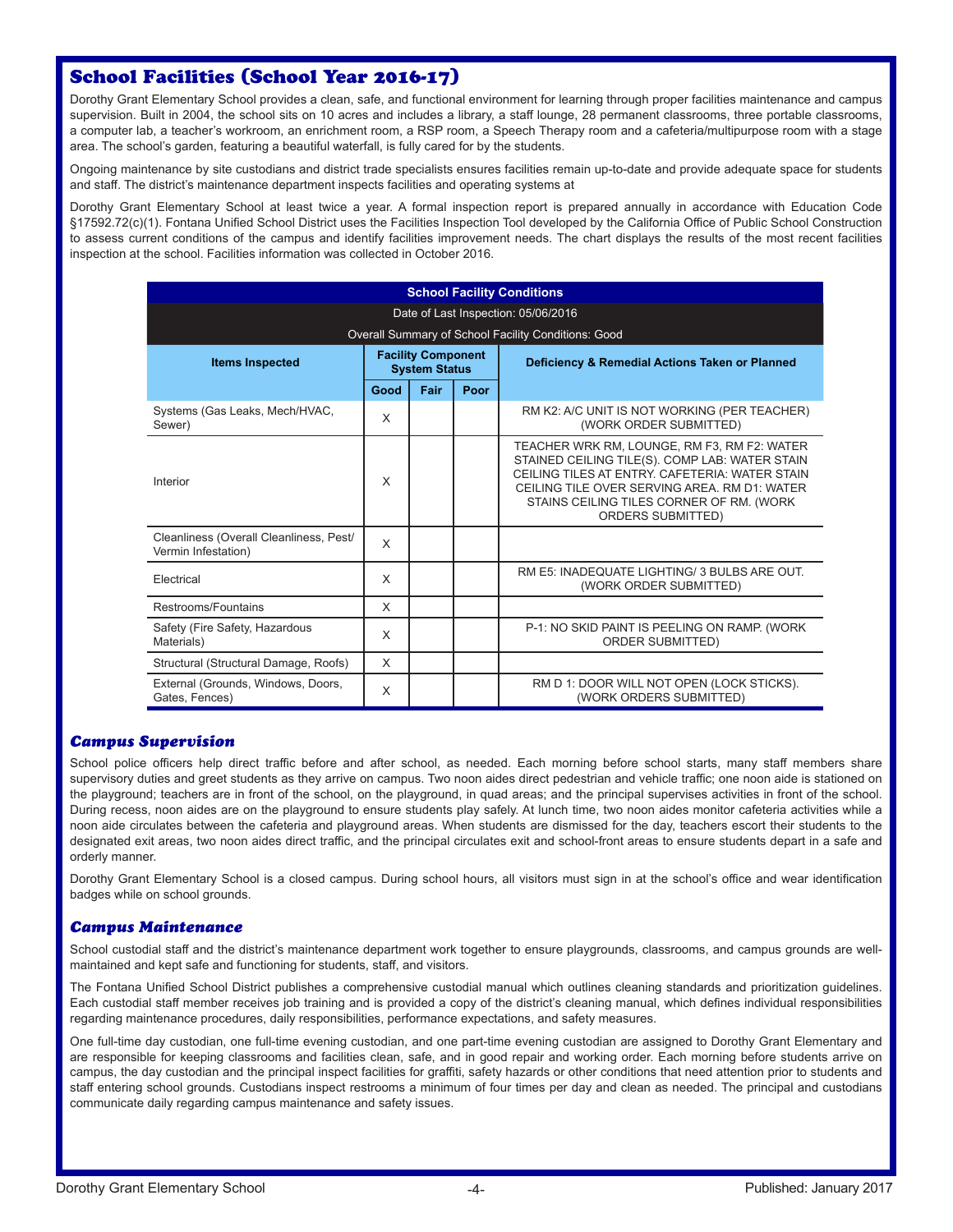Daily housekeeping and cleaning takes place in the evening. When students and staff are on intersession or school break, custodial teams focus on deep cleaning of carpets, floors, windows, restrooms, and other major components of the campus.

An electronic work order process is in place for non-routine school repairs and maintenance projects. School staff submit work orders to the school secretary, who forwards all work orders to the district's maintenance department. The Maintenance Department identifies the scope of the project, and assigns it to either district maintenance technicians/specialists or site custodians. Each site custodian is capable of handling general repairs; projects requiring specialists or third party contractors are completed by the district's maintenance department. Emergency repairs are typically resolved immediately by either school custodians or district maintenance specialists.

# B. Pupil Outcomes

### State Priority: Pupil Achievement

The SARC provides the following information relevant to the State priority: Pupil Achievement (Priority 4):

- Statewide assessments (i.e., California Assessment of Student Performance and Progress [CAASPP] System, which includes the Smarter Balanced Summative Assessments for students in the general education population and the California Alternate Assessments [CAAs] for English language arts/literacy [ELA] and mathematics given in grades three through eight and eleven. The CAAs have replaced the California Alternate Performance Assessment [CAPA] for ELA and mathematics, which were eliminated in 2015. Only eligible students may participate in the administration of the CAAs. CAA items are aligned with alternate achievement standards, which are linked with the Common Core State Standards [CCSS] for students with significant cognitive disabilities); and
- The percentage of students who have successfully completed courses that satisfy the requirements for entrance to the University of California and the California State University, or career technical education sequences or programs of study

#### California Assessment of Student Performance and Progress (CAASPP)

The California Assessment of Student Performance and Progress (CAASPP) includes computer-based and paper-pencil assessments. The computer-based assessments are the Smarter Balanced English Language Arts/Literacy (ELA) and Mathematics tests, administered to grades three through eight and eleven. The paper-pencil assessments include the Science assessments for grades five, eight, and ten: the California Standards Tests (CSTs) for Science, the California Modified Assessment (CMA) for Science, and California Alternate Performance Assessment (CAPA) for Science. There is also the optional Standards-based Tests in Spanish (STS) for Reading/Language Arts (RLA).

The Smarter Balanced Assessment System utilizes computer-adaptive tests and performance tasks that allow students to show what they know and are able to do. Smarter Balanced summative assessment results include student scores, achievement levels, and descriptors that describe performance. These assessment results are only one of several tools used to measure a student's academic performance in ELA/Literacy and mathematics. Smarter Balanced assessment results are most appropriately interpreted alongside other available information about a student's academic achievement, including such measures as classroom assignments and grades, classrooms tests, report cards, and teacher feedback.

This table displays the percent of students who met or exceeded state standards in English Language Arts/Literacy (grades 3-8 and 11) and Math (grades 3-8 and 11) for the past two school years, and Science (grades 5, 8, and 10) for the past three school years.

| <b>California Assessment of Student Performance and Progress</b> |      |               |      |      |                 |      |      |              |      |
|------------------------------------------------------------------|------|---------------|------|------|-----------------|------|------|--------------|------|
| Percent of Students Meeting or Exceeding the State Standards     |      |               |      |      |                 |      |      |              |      |
| <b>Subject</b>                                                   |      | <b>School</b> |      |      | <b>District</b> |      |      | <b>State</b> |      |
|                                                                  | 2014 | 2015          | 2016 | 2014 | 2015            | 2016 | 2014 | 2015         | 2016 |
| English Language Arts/Literacy<br>(Grades 3-8 and 11)            | --   | 48            | 59   | --   | 29              | 32   | --   | 44           | 48   |
| Mathematics (Grades 3-8 and 11)                                  | --   | 35            | 44   | --   | 17              | 19   | --   | 34           | 36   |
| Science (Grades 5, 8, and 10)                                    | 64   | 66            | 64   | 52   | 49              | 46   | 60   | 56           | 54   |

The following tables display information on student achievement by student groups for the school in ELA and Mathematics for grades three through eight and eleven, and Science for grades five, eight, and ten.

*Note: ELA test results include the Smarter Balanced Summative Assessment and the California Alternate Assessment. The "Percent Met or Exceeded" is calculated by taking the total number of students who met or exceeded the standard on the Smarter Balanced Summative Assessment plus the total number of students who met the standard on the CAAs divided by the total number of students who participated in both assessments.*

*Double dashes (--) appear in the table when the number of students is ten or less, either because the number of students in this category is too small for statistical accuracy or to protect student privacy.*

Note: The number of students tested includes all students who participated in the test whether they received a score or not; however, the number of *students tested is not the number that was used to calculate the achievement level percentages. The achievement level percentages are calculated using only students who received scores.*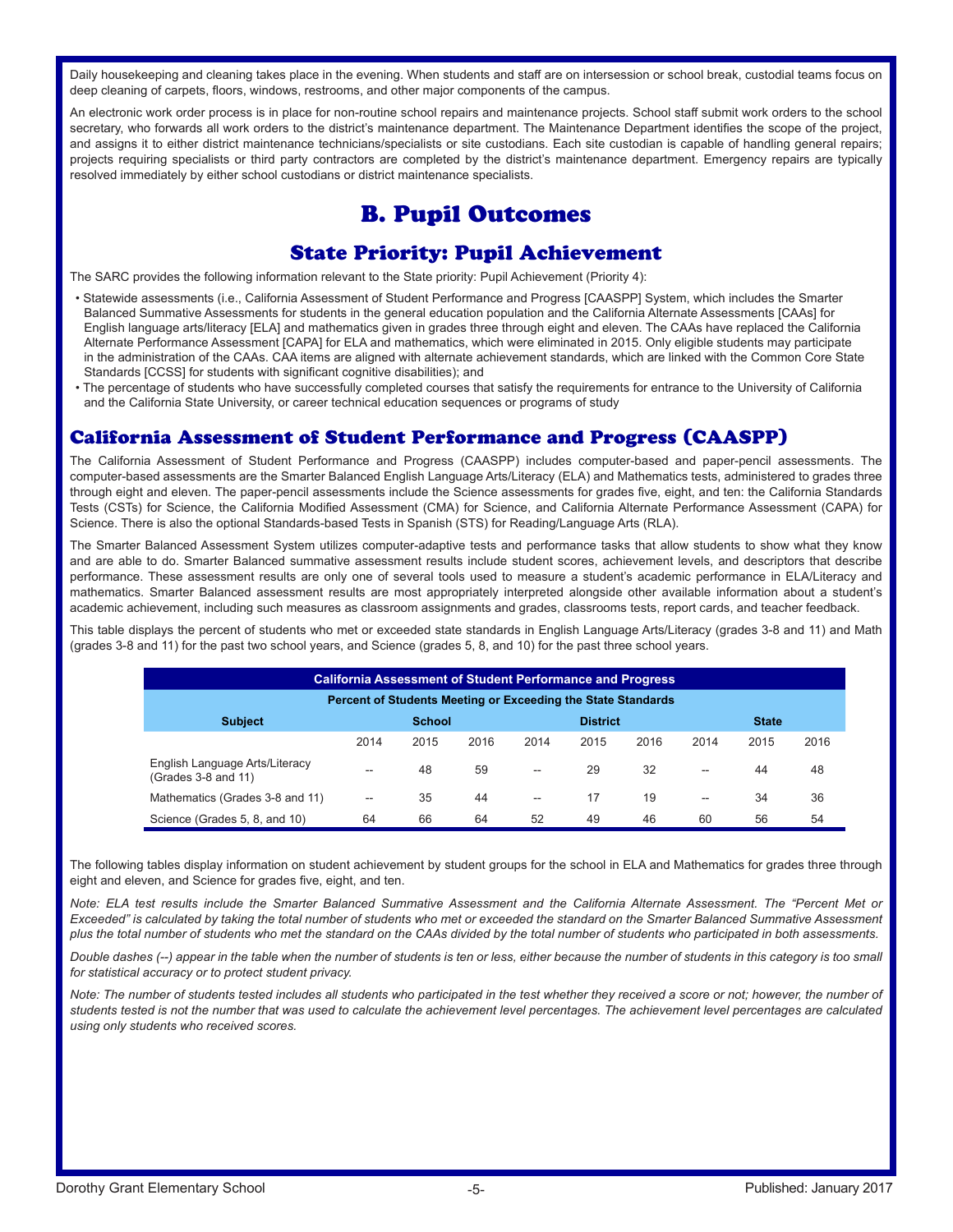| <b>California Assessment of Student Performance and Progress - Grade 3</b> |                                   |                                |                                 |                                                      |                                |                                 |                                                             |  |
|----------------------------------------------------------------------------|-----------------------------------|--------------------------------|---------------------------------|------------------------------------------------------|--------------------------------|---------------------------------|-------------------------------------------------------------|--|
|                                                                            |                                   | English-Language Arts          | <b>Mathematics</b>              |                                                      |                                |                                 |                                                             |  |
| <b>Student Groups</b>                                                      | <b>Total</b><br><b>Enrollment</b> | <b>Number</b><br><b>Tested</b> | <b>Percent</b><br><b>Tested</b> | % Met or<br><b>Exceeded</b><br>CA<br><b>Standard</b> | <b>Number</b><br><b>Tested</b> | <b>Percent</b><br><b>Tested</b> | % Met or<br><b>Exceeded</b><br><b>CA</b><br><b>Standard</b> |  |
| <b>All Students</b>                                                        | 116                               | 113                            | 97.41                           | 55.75                                                | 114                            | 98.28                           | 51.75                                                       |  |
| Male                                                                       | 62                                | 60                             | 96.77                           | 53.33                                                | 60                             | 96.77                           | 56.67                                                       |  |
| Female                                                                     | 54                                | 53                             | 98.15                           | 58.49                                                | 54                             | 100                             | 46.3                                                        |  |
| <b>Black or African</b><br>American                                        | 12                                | 12                             | 100                             | 33.33                                                | 12                             | 100                             | 25                                                          |  |
| Hispanic or Latino                                                         | 82                                | 79                             | 96.34                           | 56.96                                                | 80                             | 97.56                           | 56.25                                                       |  |
| Socioeconomically<br>Disadvantaged                                         | 80                                | 77                             | 96.25                           | 45.45                                                | 78                             | 97.5                            | 42.31                                                       |  |
| <b>English Learners</b>                                                    | 21                                | 19                             | 90.48                           | 36.84                                                | 20                             | 95.24                           | 50                                                          |  |
| Students with<br><b>Disabilities</b>                                       | 17                                | 16                             | 94.12                           | 25                                                   | 16                             | 94.12                           | 31.25                                                       |  |

| California Assessment of Student Performance and Progress - Grade 4 |                                   |                                |                          |                                                             |                                |                          |                                                             |  |
|---------------------------------------------------------------------|-----------------------------------|--------------------------------|--------------------------|-------------------------------------------------------------|--------------------------------|--------------------------|-------------------------------------------------------------|--|
|                                                                     |                                   | English-Language Arts          |                          | <b>Mathematics</b>                                          |                                |                          |                                                             |  |
| <b>Student Groups</b>                                               | <b>Total</b><br><b>Enrollment</b> | <b>Number</b><br><b>Tested</b> | <b>Percent</b><br>Tested | % Met or<br><b>Exceeded</b><br><b>CA</b><br><b>Standard</b> | <b>Number</b><br><b>Tested</b> | <b>Percent</b><br>Tested | % Met or<br><b>Exceeded</b><br><b>CA</b><br><b>Standard</b> |  |
| All Students                                                        | 125                               | 125                            | 100                      | 58.4                                                        | 125                            | 100                      | 40.8                                                        |  |
| Male                                                                | 72                                | 72                             | 100                      | 58.33                                                       | 72                             | 100                      | 44.44                                                       |  |
| Female                                                              | 53                                | 53                             | 100                      | 58.49                                                       | 53                             | 100                      | 35.85                                                       |  |
| <b>Black or African</b><br>American                                 | 11                                | 11                             | 100                      | 45.45                                                       | 11                             | 100                      | 18.18                                                       |  |
| Hispanic or Latino                                                  | 89                                | 89                             | 100                      | 58.43                                                       | 89                             | 100                      | 39.33                                                       |  |
| Socioeconomically<br>Disadvantaged                                  | 88                                | 88                             | 100                      | 54.55                                                       | 88                             | 100                      | 39.77                                                       |  |
| <b>English Learners</b>                                             | 24                                | 24                             | 100                      | 29.17                                                       | 24                             | 100                      | 25                                                          |  |
| Students with<br><b>Disabilities</b>                                | 18                                | 18                             | 100                      | 11.11                                                       | 18                             | 100                      | 5.56                                                        |  |

| California Assessment of Student Performance and Progress - Grade 5 |                                   |                                |                          |                                                      |                                |                          |                                                             |  |
|---------------------------------------------------------------------|-----------------------------------|--------------------------------|--------------------------|------------------------------------------------------|--------------------------------|--------------------------|-------------------------------------------------------------|--|
|                                                                     | English-Language Arts             |                                |                          |                                                      |                                |                          |                                                             |  |
| <b>Student Groups</b>                                               | <b>Total</b><br><b>Enrollment</b> | <b>Number</b><br><b>Tested</b> | <b>Percent</b><br>Tested | % Met or<br><b>Exceeded</b><br>CA<br><b>Standard</b> | <b>Number</b><br><b>Tested</b> | <b>Percent</b><br>Tested | % Met or<br><b>Exceeded</b><br><b>CA</b><br><b>Standard</b> |  |
| <b>All Students</b>                                                 | 106                               | 104                            | 98.11                    | 63.46                                                | 105                            | 99.06                    | 38.1                                                        |  |
| Male                                                                | 51                                | 49                             | 96.08                    | 63.27                                                | 50                             | 98.04                    | 36                                                          |  |
| Female                                                              | 55                                | 55                             | 100                      | 63.64                                                | 55                             | 100                      | 40                                                          |  |
| <b>Black or African</b><br>American                                 | 14                                | 14                             | 100                      | 57.14                                                | 14                             | 100                      | 42.86                                                       |  |
| Hispanic or Latino                                                  | 75                                | 73                             | 97.33                    | 60.27                                                | 74                             | 98.67                    | 33.78                                                       |  |
| Socioeconomically<br>Disadvantaged                                  | 73                                | 72                             | 98.63                    | 56.94                                                | 72                             | 98.63                    | 29.17                                                       |  |
| English Learners                                                    | 11                                | 10                             | 90.91                    | 20                                                   | 11                             | 100                      | --                                                          |  |
| Students with<br><b>Disabilities</b>                                | 14                                | 14                             | 100                      | 7.14                                                 | 14                             | 100                      | --                                                          |  |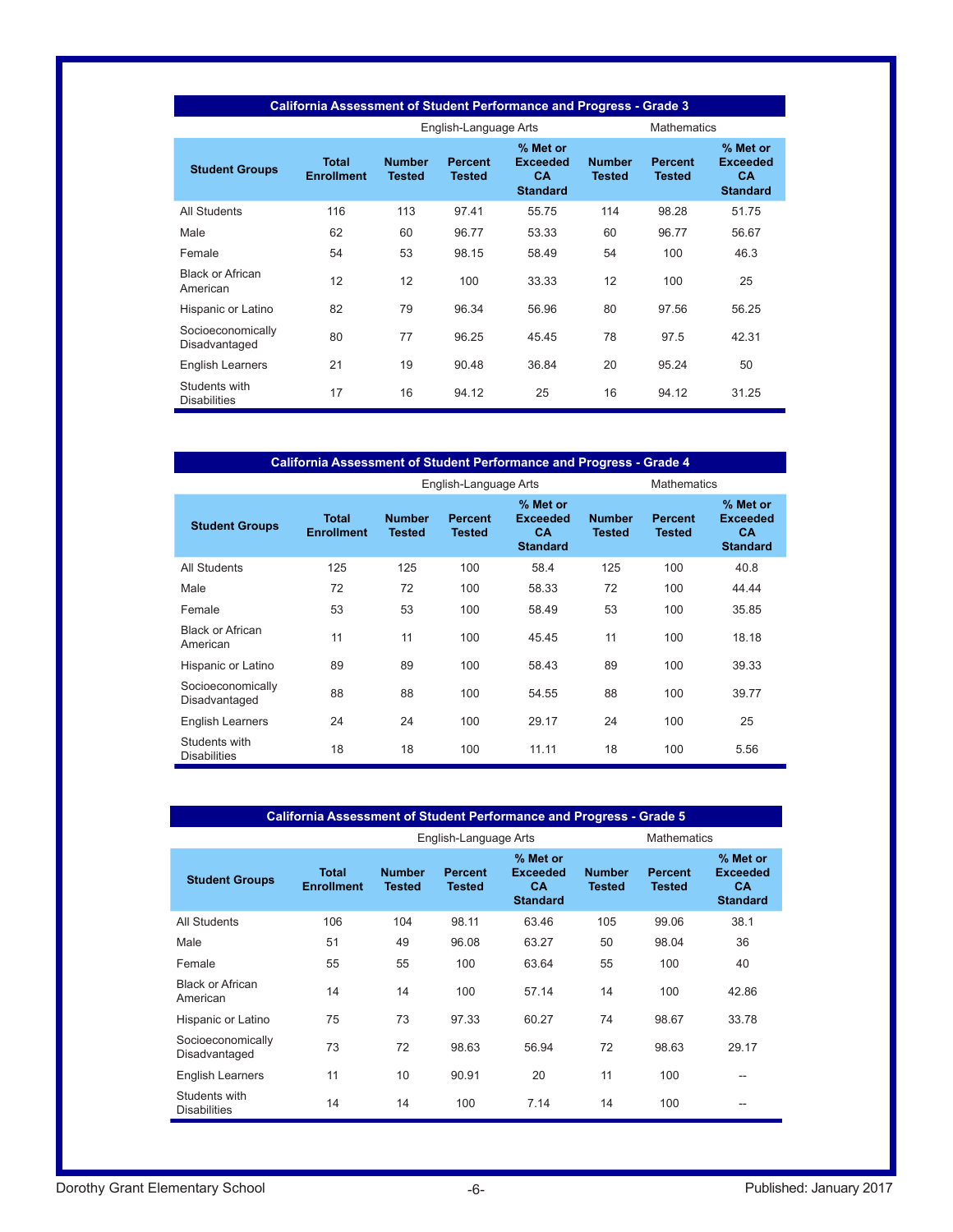| <b>California Assessment of Student Performance and Progress -</b><br><b>Science</b> |                            |                                |                          |                                                             |  |  |  |  |  |
|--------------------------------------------------------------------------------------|----------------------------|--------------------------------|--------------------------|-------------------------------------------------------------|--|--|--|--|--|
|                                                                                      |                            |                                | Science                  |                                                             |  |  |  |  |  |
| <b>Student Groups</b>                                                                | Total<br><b>Enrollment</b> | <b>Number</b><br><b>Tested</b> | <b>Percent</b><br>Tested | % Met or<br><b>Exceeded</b><br><b>CA</b><br><b>Standard</b> |  |  |  |  |  |
| All Students                                                                         | 132                        | 131                            | 99.24                    | 49.62                                                       |  |  |  |  |  |
| Male                                                                                 | 67                         | 66                             | 98.51                    | 54.55                                                       |  |  |  |  |  |
| Female                                                                               | 65                         | 65                             | 100                      | 44.62                                                       |  |  |  |  |  |
| Hispanic or Latino                                                                   | 124                        | 123                            | 99.19                    | 47.97                                                       |  |  |  |  |  |
| Socioeconomically<br>Disadvantaged                                                   | 118                        | 117                            | 99.15                    | 47.01                                                       |  |  |  |  |  |
| <b>English Learners</b>                                                              | 54                         | 54                             | 100                      | 20.37                                                       |  |  |  |  |  |
| Students with<br><b>Disabilities</b>                                                 | 31                         | 31                             | 100                      | 29.03                                                       |  |  |  |  |  |

# State Priority: Other Pupil Outcomes

The SARC provides the following information relevant to the Other Pupil Outcomes State Priority (Priority 8):

• Pupil outcomes in the subject area of physical education

### Physical Fitness (School Year 2015-16)

In the spring of each year, Dorothy Grant Elementary School is required by the state to administer a physical fitness test to all students in the fifth grade. The physical fitness test is a standardized evaluation that measures each student's ability to perform fitness tasks in six major areas. This table displays by grade level the percent of students meeting fitness standards (scoring in the "healthy fitness zone" on all six fitness standards) for the most recent testing period. Detailed information regarding this test may be found at the CDE website at *http://www.cde.ca.gov/ta/tg/pf/*.

| <b>Percentage of Students in Healthy Fitness Zone</b> |                                        |                                 |                                |  |  |
|-------------------------------------------------------|----------------------------------------|---------------------------------|--------------------------------|--|--|
| 2015-16                                               |                                        |                                 |                                |  |  |
| <b>Grade Level</b>                                    | <b>Four of Six</b><br><b>Standards</b> | Five of Six<br><b>Standards</b> | Six of Six<br><b>Standards</b> |  |  |
| 5                                                     | 20.2%                                  | 21.2%                           | 20.2%                          |  |  |

# C. Engagement

#### State Priority: Parental Involvement

The SARC provides the following information relevant to the Parental Involvement State Priority (Priority 3):

• Efforts the school district makes to seek parent input in making decisions for the school district and each school site.

#### Parent Involvement (School Year 2016-17)

Parents are encouraged to get involved in Dorothy Grant Elementary School's learning community. School events such as Back-to-School Night, Open House, Family Nights with an academic focus, and the PTA Book Fairs provide opportunities for parents to interact with school staff while supporting their child's academic programs. Teachers also host a number of sessions on various education, social, and parenting topics throughout the year. The School Site Council, Parent Advisory Committee, Parent Teacher Association, English Learner Advisory Council, and Title I Committee provide opportunities for parents to have input on curricular programs and financial planning.

All school-to-home communication is provided in both English and Spanish. The PTA school website is updated monthly to provide parents information regarding pertinent information about school activities and programs, special announcements, and educational activities. School staff send personalized letters home to parents to address individual concerns. TeleParent™, an Internet-based telephone messaging system, forwards personalized messages from school staff to each student's home. The principal makes announcements and shares information related to classroom activities, lessons, and upcoming events over the intercom system. The school marquee features current events announcements and reminders.

#### Contact Information

Parents seeking more information about getting involved in the school community may contact the community liaison at (909) 357-5540.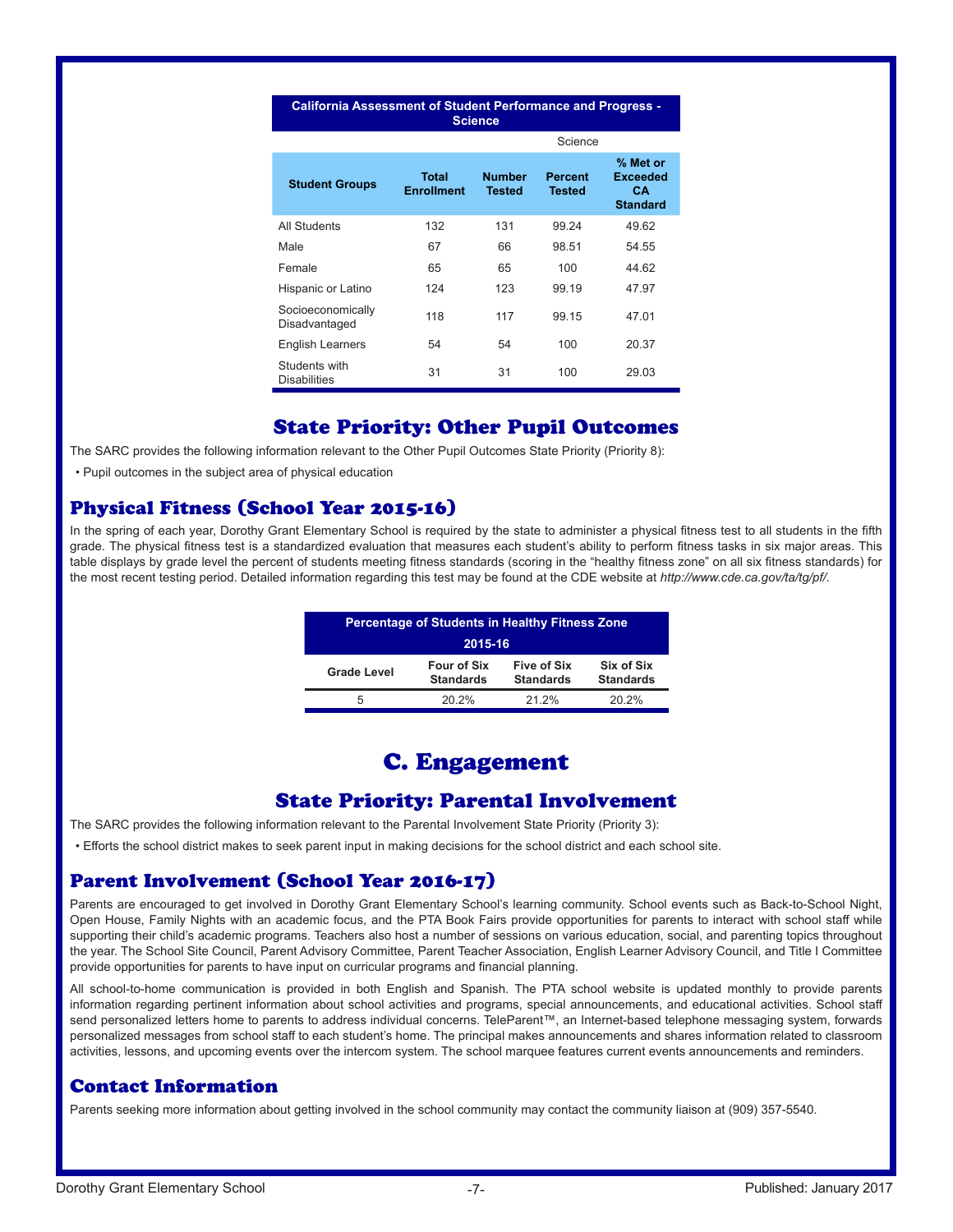# State Priority: School Climate

The SARC provides the following information relevant to the School Climate State Priority (Priority 6):

- Pupil suspension rates;
- Pupil expulsion rates; and
- Other local measures on the sense of safety.

# Discipline & Climate for Learning

Students at Dorothy Grant Elementary are guided by school rules and behavior expectations established by the Fontana Unified School District and which promote respect, cooperation, courtesy, and acceptance of others. School staff explain and discuss the various types of appropriate and inappropriate school behavior.

At the beginning of the school year, school rules and behavioral expectations are provided in a student/parent handbook. The principal conducts discipline assemblies during the first few weeks of school to share district policies, discuss appropriate behavior, and explain consequences for poor behavior. Students are reminded of their individual responsibilities in maintaining good citizenship at grade level assemblies and in classroom presentations led by the principal.

A progressive discipline approach is taken when students are having difficulty following school rules. Disciplinary measures are administered by class teachers for minor infractions. Students who continue making poor choices in conduct are referred to the principal for more serious consequences and parent conferences.

Administrators take into consideration the nature of the situation and past behavioral trends when addressing consequences and positive behavior strategies.

The table displays the suspension and expulsion rates at the school, in the district, and throughout the state. Expulsions occur only when required by law or when all other alternatives are exhausted.

Every student has the opportunity to be recognized for outstanding academic efforts and demonstrating good citizenship. Bernie Bucks are earned by students who demonstrate good citizenship and for random incentives such as maintaining 100% attendance during testing weeks. Every Friday, students who have earned Bernie Bucks may deposit their "bucks" into the school drawing for special prizes and verbal recognition in classroom presentations. Students achieving outstanding efforts in academics, attendance, and citizenship are recognized at awards assemblies at the end of each trimester.

After-school programs feature fun activities that promote fitness, academic enrichment, and community service. Students are invited to participate in a structured, on-campus afterschool program sponsored by the Fontana Parks and Recreation Department, which meets daily until 6:00p.m. Activities include academic enrichment, tutoring, homework support, and fun recreational games.

| <b>Suspensions &amp; Expulsions</b> |           |                    |           |                   |       |           |  |  |
|-------------------------------------|-----------|--------------------|-----------|-------------------|-------|-----------|--|--|
|                                     |           | <b>Suspensions</b> |           | <b>Expulsions</b> |       |           |  |  |
|                                     | $13 - 14$ | 14-15              | $15 - 16$ | $13 - 14$         | 14-15 | $15 - 16$ |  |  |
| School                              | 0.38      | 0.25               | 0.00      | 0.00              | 0.00  | 0.00      |  |  |
| <b>District</b>                     | 7.18      | 6.11               | 3.60      | 0.02              | 0.04  | 0.00      |  |  |
| State                               | 4.36      | 3.80               | 3.65      | 0.10              | 0.09  | 0.09      |  |  |

# Safe School Plan (School Year 2016-17)

In 1998, the comprehensive Safe School Plan was developed by the Safe Schools Committee and the Office of Child Welfare Attendance to comply with Senate Bill 187 of 1997. The plan was last reviewed, updated, and discussed with school staff in October 2016. An updated copy is available to the public at the school office.

Highlights of the Safe School Plan include:

- Safe Schools' Plan of Action
- Comprehensive disaster and crisis plan
- State and local discipline policies
- Intervention programs for at-risk students
- Addressing student aggression
- Visible authoritative presence on campus
- Safe transportation
- Communication strategies
- Conflict resolution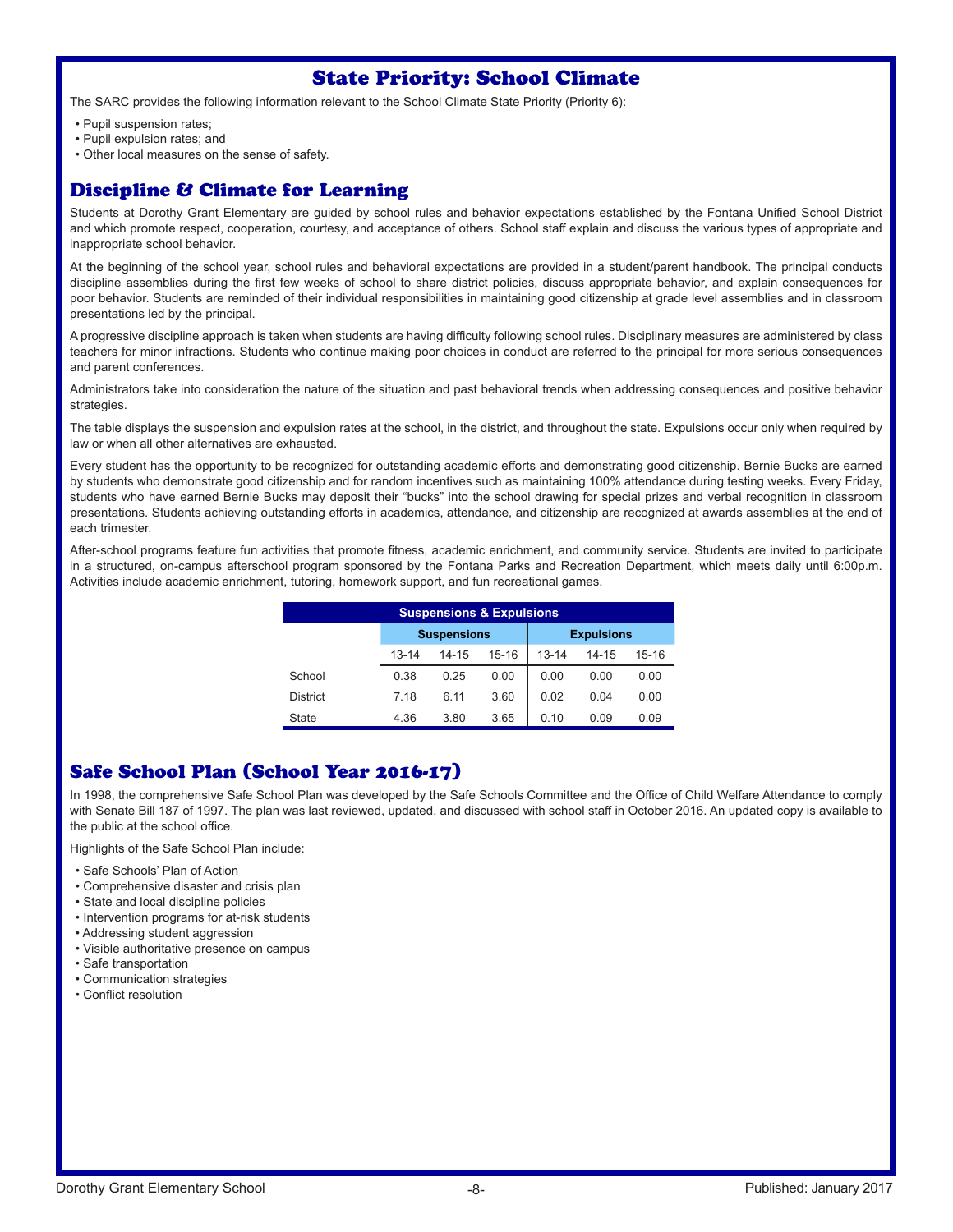# D. Other SARC Information

The information in this section is required to be in the SARC but is not included in the state priorities for LCFF.

### Federal Intervention Program (School Year 2016-17)

Schools and districts receiving federal Title I funding enter Program Improvement (PI) if they do not meet federal Annual Measurable Objective targets for two consecutive years in the same area or indicator, including English/Language Arts and Math testing participation rates, attendance rates, and graduation rates. After entering PI, schools and districts advance to the next level of intervention with each additional year that they do not meet those goals.

For detailed information about PI identification, see the CDE PI Status Determinations Web page: http://www.cde.ca.gov/ta/ac/ay/tidetermine.asp.

| <b>Federal Intervention Programs</b> |           |                 |  |  |  |  |
|--------------------------------------|-----------|-----------------|--|--|--|--|
|                                      | School    | <b>District</b> |  |  |  |  |
| Program Improvement (PI) Status      | Not in PI | $ln$ PI         |  |  |  |  |
| First Year in PI                     |           | 2008-2009       |  |  |  |  |
| Year in PI                           |           | Year 3          |  |  |  |  |
| # of Title I Schools Currently In PI | -         | 38              |  |  |  |  |
| % of Title I Schools Currently In PI |           | 88.4%           |  |  |  |  |

# Staff Development

All training and curriculum development activities at Fontana Unified School District revolve around the Common Core State Standards, Professional Learning Communities, and Response to Instruction and Intervention. The school supplements district training with site-based training focused on meeting the needs of the school based upon student assessment results and teacher input.

Fontana Unified School District plans, implements, and evaluates professional development opportunities for administrators and teachers. Staff members are encouraged to attend district sponsored training and professional development programs. In the 2013-14 school year, five days of staff development were provided to every elementary school teacher and three days to every middle school and high school teacher. In the 2014-15 school year, no districtwide staff development days were provided. In the 2015-16 school year, there were two districtwide staff development days.

New and veteran teachers are offered support through Peer Assistance and Review and Beginning Teacher Support Assistance programs. Each program pairs participating teachers with qualified veterans to gain the skills and knowledge to be effective in the classroom. Paraprofessionals receive specialized training to support current classroom curricula and effective instructional strategies. Classified support staff receive job-related training from department supervisors and district representatives.

# Class Size Distribution

The table indicates the average class size by grade, as well as the number of classrooms that fall into each size category.

| <b>Class Size Distribution</b> |                              |                               |                             |                       |                              |    |                          |    |    |    |    |    |
|--------------------------------|------------------------------|-------------------------------|-----------------------------|-----------------------|------------------------------|----|--------------------------|----|----|----|----|----|
|                                |                              | <b>Classrooms Containing:</b> |                             |                       |                              |    |                          |    |    |    |    |    |
|                                | Average<br><b>Class Size</b> |                               | $1 - 20$<br><b>Students</b> |                       | $21 - 32$<br><b>Students</b> |    | $33+$<br><b>Students</b> |    |    |    |    |    |
|                                | 14                           | 15                            | 16                          | 14                    | 15                           | 16 | 14                       | 15 | 16 | 14 | 15 | 16 |
|                                |                              |                               |                             | <b>By Grade Level</b> |                              |    |                          |    |    |    |    |    |
| Κ                              | 14                           | 20                            | 13                          | 10                    | 5                            | 8  |                          |    |    |    |    |    |
| 1                              | 31                           | 29                            | 31                          |                       |                              |    | 4                        | 4  | 4  |    |    |    |
| $\mathfrak{p}$                 | 30                           | 30                            | 28                          |                       |                              |    | 4                        | 4  | 4  |    |    |    |
| 3                              | 31                           | 32                            | 27                          |                       |                              |    | 3                        | 4  | 4  |    |    |    |
| 4                              | 27                           | 34                            | 31                          | 1                     |                              |    | 4                        |    | 4  |    | 3  |    |
| 5                              | 32                           | 22                            | 26                          |                       | 2                            |    | 3                        | 4  | 4  |    |    |    |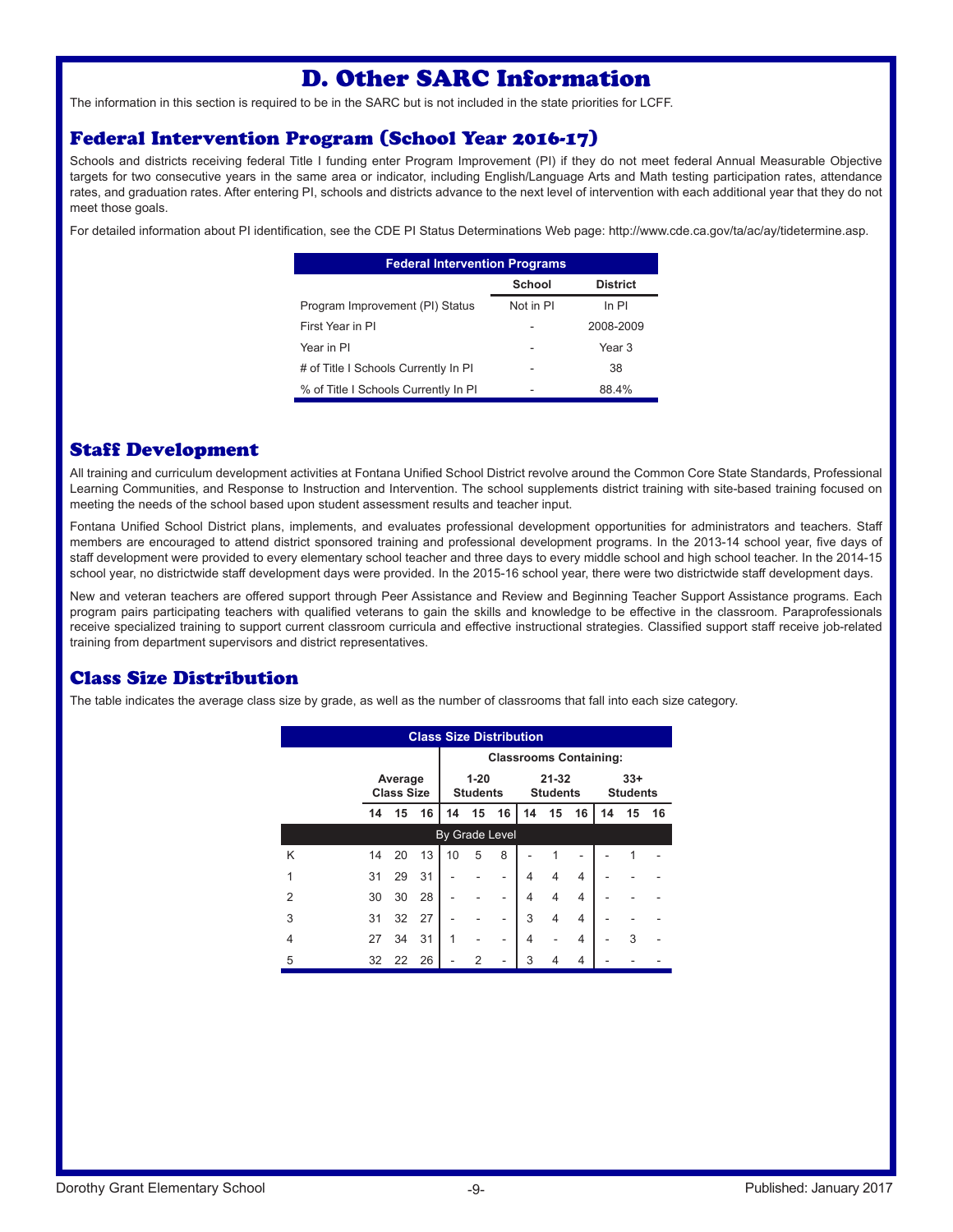# Counseling & Support Staff (School Year 2015-16)

Dorothy Grant Elementary makes every effort to meet the academic, emotional, and physical needs of its students. The school employs highly qualified personnel to provide counseling and support services.

Student Intervention Teams (SIT) address issues that affect the ability of a student to perform at his or her best in school and recommend various intervention strategies/services to meet the unique needs of referred students. The academic counselor-to-pupil ratio is 1:682. The chart displays support staff available to students in the reporting year. *Note: One Full Time Equivalent (FTE) equals one staff member working full time; one FTE could also represent two staff members who each work 50 percent of full time.*

| <b>Counseling &amp; Support Services Staff</b> |                                       |  |  |  |  |
|------------------------------------------------|---------------------------------------|--|--|--|--|
| Number of<br>Staff                             | <b>Full Time</b><br><b>Equivalent</b> |  |  |  |  |
| 1                                              | 0.1                                   |  |  |  |  |
| 1                                              | 0.1                                   |  |  |  |  |
| 1                                              | 0.8                                   |  |  |  |  |
| 1                                              | 0.5                                   |  |  |  |  |
| 1                                              | 0.8                                   |  |  |  |  |
| 1                                              | 1.0                                   |  |  |  |  |
| 1                                              | 0.2                                   |  |  |  |  |
| 1                                              | 0.4                                   |  |  |  |  |
| 1                                              | 0.2                                   |  |  |  |  |
| 1                                              | 0.4                                   |  |  |  |  |
|                                                |                                       |  |  |  |  |

The district's Special Education Local Plan Areas (SELPA) provides a wide range of specialized instructional and support services for students with exceptional needs. The SELPA employs highly qualified professionals and special education experts to meet the unique needs of each child based upon their IEP. Dorothy Grant Elementary's special education staff collaborates with the district's SELPA to coordinate designated instruction and services (DIS), special education programs, and resource programs to ensure students receive instruction and services to support their individual learning needs.

# Technology Resources

Dorothy Grant Elementary School has an average of three computers in each third, fourth and fifth grade classroom and an average of two computers in each second and first grade classroom. Students use classroom computers for research and reinforcement of weekly class lessons. Dorothy Grant Elementary has two computer labs. One lab contains 32 Internet-accessible workstations and is used for whole class intervention to reinforce class lessons. The second lab contains 35 student computers and one teacher computer. This lab is used for student research, code writing, keyboarding skills, and after school intervention. Dorothy Grant Elementary Technology Team wrote a proposal and was awarded a technology grant in the Spring of 2016. The grant provided five classrooms with an 80 inch flat screen monitor, a teacher windows 10 tablet, Bluetooth projection camera, and ten student windows 10 tablets. Tablets are used for the integration of technology during direct instruction.

Each teacher determines the method to integrate technology into the curriculum. All computers host McGraw-Hill online resources, Discovery Streaming applications, Lexia Core 5 Reading, Mobymax and Compass Learning Math.

Dorothy Grant Elementary School provides state-of-the-art tools for students to be producers of technology rather than users. Some Kindergarten through Fifth grade classes are equipped with SMARTboards which are used to enhance the delivery of instruction and engagement in the classroom. All teachers are provided with a teacher laptop, document camera, projector, and classroom printer.

# Availability of Additional Internet Access at Public Locations

Parents may access the Internet at any of the county's public libraries. Libraries in the local area include:

- Fontana Branch Library: (909) 822-2321
- Fontana Lewis Library & Technology Center: (909) 574-4500
- Kaiser High School Public Library: (909) 357-5900 ext. 8029
- Summit High School Public Library: (909) 357-5950 ext. 3024